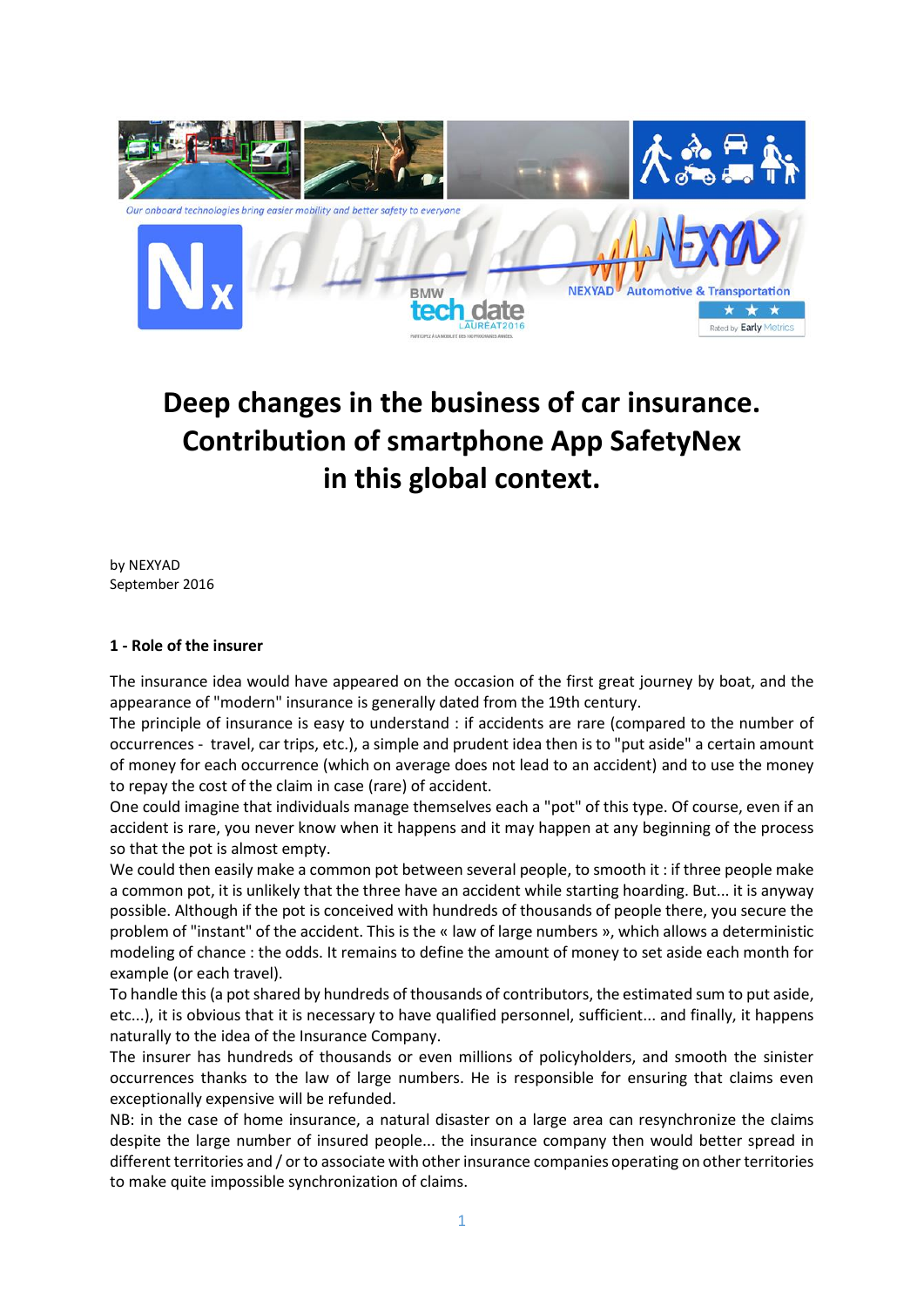The forecast of the number of potential accidents on territory and over a given period is referred to as the "Risk". In French as a first approximation we see the term "risk" roughly coincides with the idea of « probability ». If a loss is probable, the insurer takes more risk than if the disaster is unlikely. But that's not all : if one has a probability X had an accident but that the loss really cost cheap, it will be considered, always in natural language, that the risk taken by the insurer is less important than if the probability is still X (the same) but with sinister potentially costing much more !

For example, assume that the probability of burglary of an apartment is always the same (neglecting the Protections effect), then it is more risky to insure an apartment featuring original works by Picasso than apartment emblazoned with photo reproductions of works by Picasso. The probability is the same, but when the burglary applicable, the amount refunded is very different. What emerges very intuitively is an entity that is the multiplcation of likelihood by cost of the disaster.

## **2 - Risk management and calculation method of pricing**

#### 2.1 - Customer segmentation and risk statistics by segment

Generally, a numerous population does not lead to a homogeneous risk : someone who lives on top of a rock python have less chance to get 1m of water in his/her house than someone who lives at sea level or in the bed of a river.

The insurer's interest is to achieve groups (segments) of people who have homogeneous risk. Please note, as the risk is linked to the idea of probability, it is a value which is estimated by statistics... However, claims(housing, car accidents, plane crashes, etc...) are rare (and thankfully), so the statistics are long to make and complex to interpret as for long periods, many parameters may vary (other parameters than one that interests us). This means that the well-known hypothesis statisticians "all things being equal" is rarely verified.

Similarly, groups can not be based on discriminatory or racist sort variables. We saw in France the example of insurance cheaper for women than for men who have been banned. Indeed, in this case, men doing more km that women, on average, it is normal that they have more accidents. All discriminatory interpretations are only belief and fake psychology. Such segmentation may instead be reformulated by charging differently depending on the number of traveled km (which is called "pay as you drive", see following chapters).

This remark felt the need to better understand the behavior and usage of policyholders, factually.

#### 2.2 – Pricing : expected value

Once we have achieved a uniform customer segmentation in terms of risk, one must determine the amounts to be paid.

The mathematical object used involves multiplying the probability by the loss of cost, and is called "the expected value". The expected value for the insurance is the amount of insurance premiums minus total costs claims multiplied by their probability of occurrence. Obviously, this expected value must be positive (the sum of premiums must be greater than the sum of costs weighted by their probability of occurrence). When the number of insured is very large, the sign of the expectation value is a predictor of the gain his, if the probability and the costs are "well estimated."

If the insurer has a bad estimation of accident occurrence probabilities, and / or if the insurer poorly estimated cost of claims when they arrive, then he may realize that the sum of insurance premiums does not cover what to pay.

Conversely, if the insurer is too cautious about risk by increasing insurance premiums, then the insured may be tempted to move to competitors. The scope of insurers is fairly narrow practice.

Then you can list four very strong concerns of the insurer :

. better estimate the probabilities of accidents

. estimate at best the cost of claims likely to happen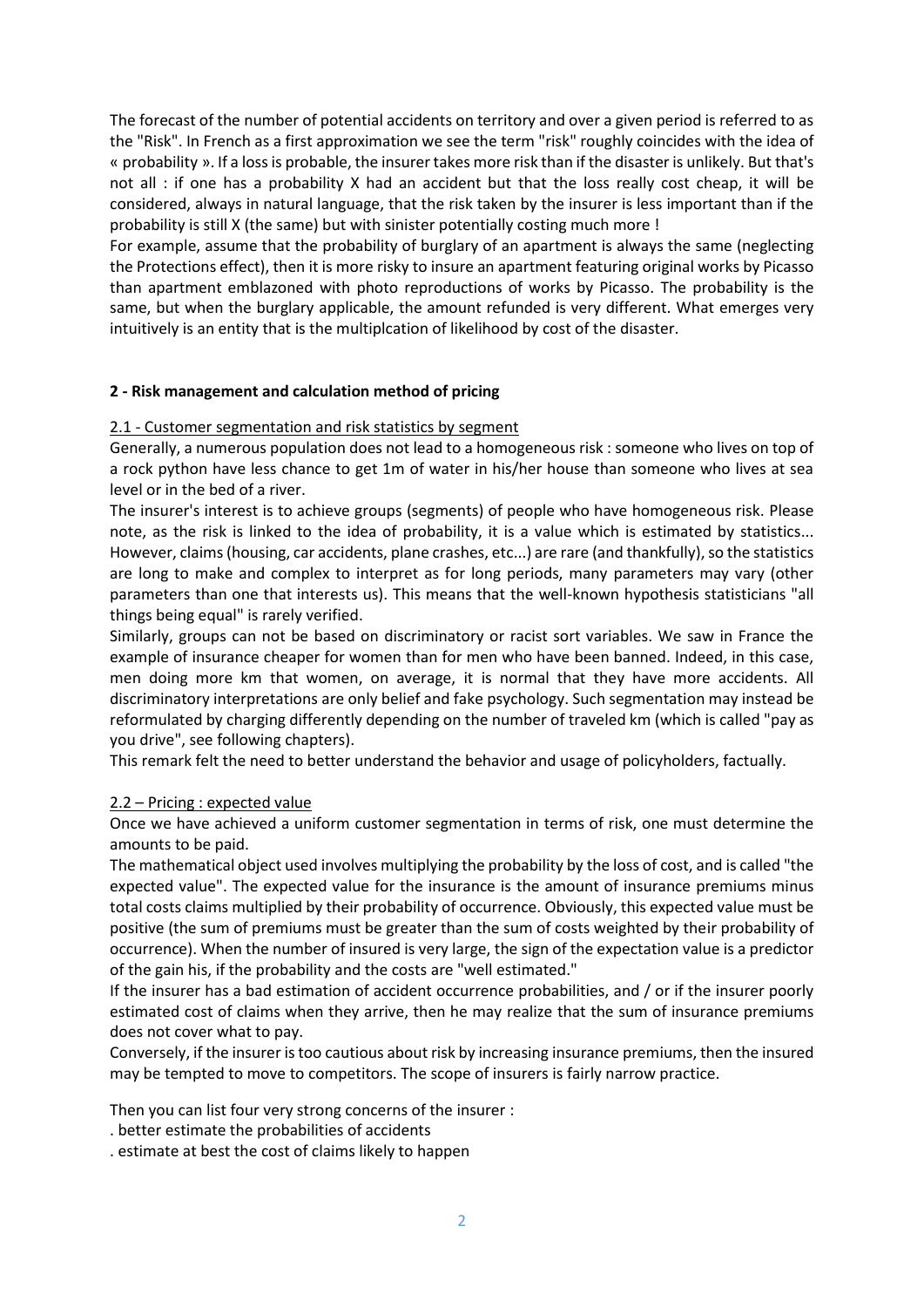. lowering claim probabilities : examples impose the installation of an alarm system, advocating responsible conduct even offer driving courses, warn in real time a driver ahead of a hazardous area (if he/she slows down, it may avoid an accident), etc...

. lowering claims costs : examples : impose a degree of reparability of goods (car, ...), help a driver to detect hazardous areas (if he/she slows down, even if the accident occurs, it occurs more slowly, and the cost of claims is statistically less heavy)

## **3 - Contribution of embedded telematics for car insurance : measuring factual uses and instant individual risk**

Technology now allows to integrate in a vehicle telematics device (communicating electronics) that may inform insurer of every events happening to the vehicle. The first telematics applications were built around geolocation, especially to retrieve stolen vehicles and then, by extension, to optimize fleet operations professional. Afterwards, applications have integrated accelerometers (processing of signals from accelerometers) to estimate exhaust of vehicles due to driving style, and next, to estimate fuel consumption (and therefore CO2 and pollutants emissions).

The major pure players in the automotive telematics are mostly electronics companies, installation garages, and experts of fleets monitoring (Real-time editing performance parameters of a fleet, in the form of dashboards for the fleet manager).

For insurers, vehicle telematics allows to know the usages : number of traveled kilometers, type of use (short trips, long trips, in urban, rural, highways, etc...). This kowledge is used then to develop a new offer of insurance called "pay as you drive".

The interest of telematics is that factual and individual aspect can be calculated, if desired, and lead to an ad hoc fee for a driver, instead of assign him the price of the segment which he or she belongs. In practice, insurers still mostly work on segments, as individual fees are complex to communicate (depends on the country) but the segments are more accurate.

The accelerometer lets you know if the driver drives in a smooth or brutal manner, and the coupling of the accelerometer with GPS allows to know the actual speeds. This gave the idea to the experts of onboard telematics to tackle the risk estimation / risk assessment (linked to customer driving behavior).

But the risk of accident and its assessment is a breakthrough in terms of data processing complexity : it is strictly not possible (unfortunately) to estimate a risk of accident by using, for a given individual, statistics and / or deep learning methods, and unlike anything recount hundreds of contacts that come to appoint experts on the subject. This impossibility is due to theoretical issues, it is then futile to try to circumvent them.

#### Some reasons :

. accident is a very rare event (on average, a driver has an accident every 70 000 km): and rare events are not well observed by the use of statistics and deep learning. Of course, one can aggregate data from a large population, over a large duration, and a large territory, and do statistics, but when one try to focus on one individual in a specific location at a specific time, there is not enough data to edit robust and significant statstics.

. accident is unexplainable BY DEFINITION (in the dictionary accident "happens by chance"). It takes many factors aligned for the accident to occur (hence its rarity), and even when these factors are present, the accident may not happen, it happens randomly in that rare case where it is possbile. When a factor is not present, the accident does not occur. This means that at the individual level, there is no gradualness or regularity in the data, which makes them absolutely unsuitable for any analysis (including automated methods of deep learning).

It is a phenomenon that mathematicians call "parsimonious and random process". The scoring methods are inaplicables. When they seem to work (sometimes one can read that a company have built scores that show "some correlations" with risk) it is simply that one have tested these scores on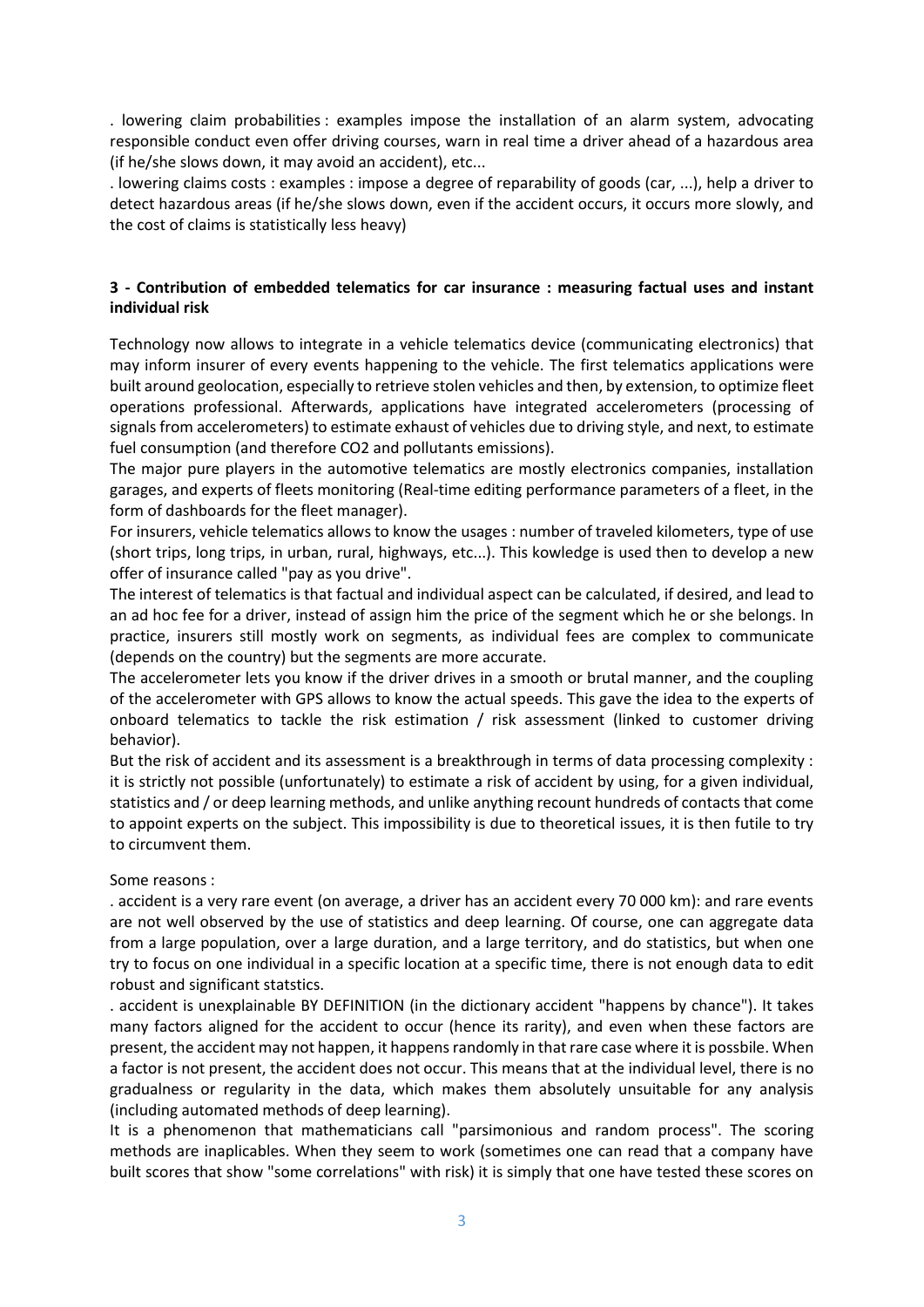a small data base. Just test it longer on more data and you will find that the correlations collapse. For these reasons, estimation of individual risk of driving is a real rupture of complexity, which is why telematics experts are currently facing a wall : a lot of tests, no massive deployment (after 2 to 5 years of test).

The company NEXYAD has been studying accident for 15 years through French collaborative research programs and is now able to estimate the risk taken by the driver. Those research included working in contact with experts (those who make the roads, those who study one by one serious accidents, psychologists, etc.) : mainly PREDIT national research programs.

This work led to the development of the software SafetyNex, available as an App for smartphones, that gives in real time the risk taken by the driver seen as a measure of the possibility level of "near accident" (a key concept for research in road safety).

This software SafetyNex, is not based on observation of a database, for the reasons explained above, but on expert knowledge. It has been validated on 50 million km. This means that the insurer have now a tool that provides the histograms (profile) of risk and every contingency tables with usages (km, kind of infrastructure, day/night, etc …).

SafetyNex is a major development that can help the insurer to change its business and strategy.

## 3.1 - Presentation of the application SafetyNex

SafetyNex runs on a smartphone onboard the vehicle and provides the following features:

. Estimated risk taken by the driver, at every moment

. Vocal warning messages to the driver before a dangerous area, which allows the driver to slow down (decreasing the risk of accident, and decreasing cost loss if accident cannot be avoided)

. Statistics to the driver to show him/her risk profile (and how risk could be decreased)

. Comprehensive statistics (risk, eco, uses, etc.) for the insurance company

. Crash detection and display on the smartphone an emergency phone number with an "OK" button to call easilly in case of accident

## 3.2 - Possible uses

## **. pay as you drive**

 The insurer has all the statistics of usage, and in particular the number of kilometers traveled, the type of infrastructure borrowed, and time slots.

## **. Pay how you drive**

The insurer has the risk taken by driver and crossing of risk with all other variables (usages).

## **. Prevention and coaching**

The insurer may follow over time the risk profiles of each customer, and propose training courses, medical visits, etc, adapted to the actual kind of taken risk, in order to keep drivers as long as possible in good safety conditions.

## **. communication**

The « regular » contact between insurer and customer is not very « fun » : account debit, insurance claim / accident.

SafetyNex can be seen by insurers as a communication tool as they provide a real copilot that may save the life of drivers (positive image).

## **. improving the profitability of insurance**

When driver is warned prior to a dangerous situation, he /she has the time to slow down. This induces structurally :

- A decrease in the number of accidents
- A decrease in the cost of claims, for accidents that could not have been avoided, because they happen more slowly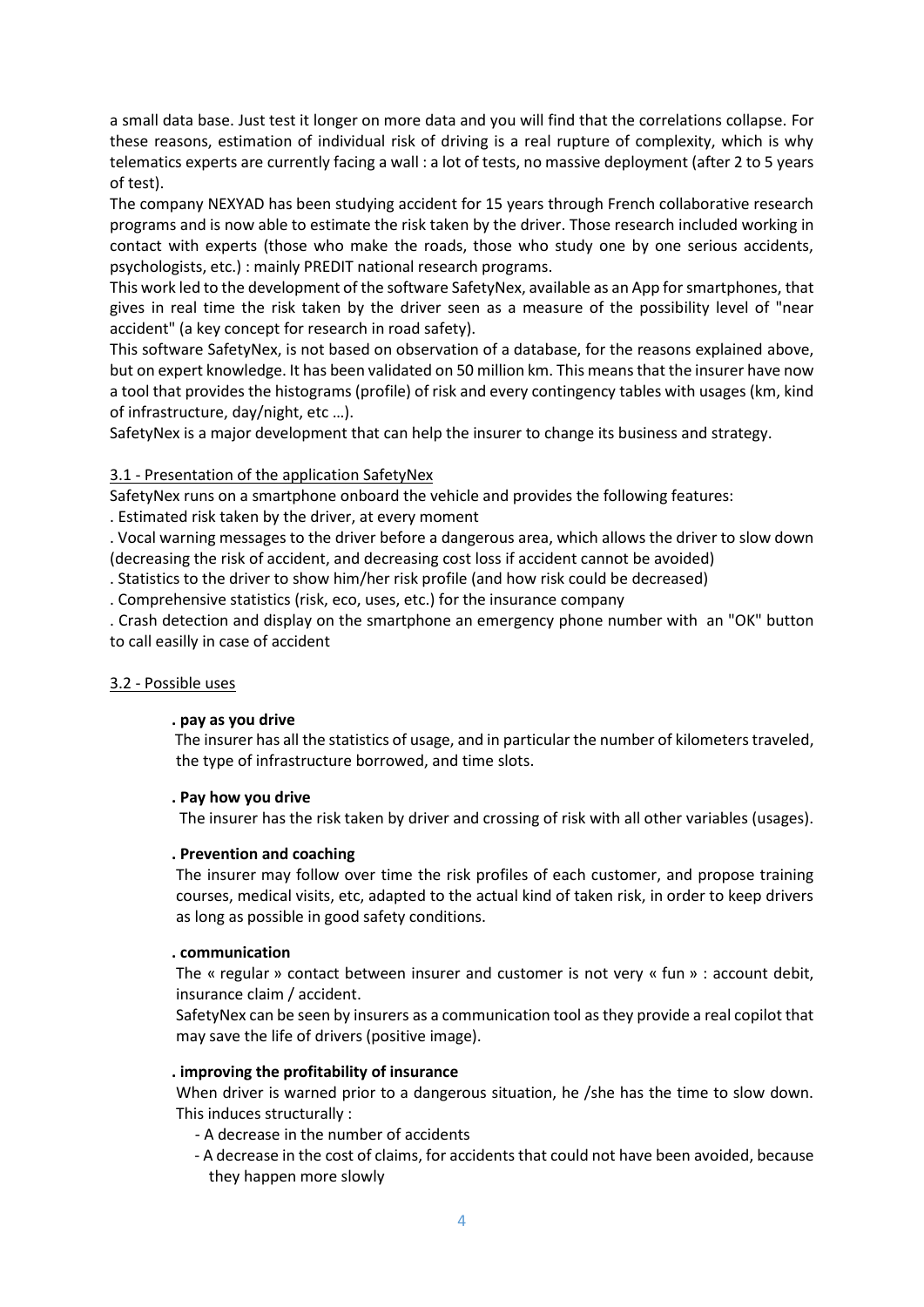#### 3.3 - Respect for private data

Of course, recording behaviour data in real-time raises the issue of respect for the privacy of the driver: except when it is a professional driver (in which case path is part of his/her job and he/she has to answer for what he/she did to the employer), it appears inappropriate that an organization (such as an insurance company, for example) would know at every moment where the driver is, how fast he/she drives, how long he/she stopped at what address, etc…

And it is important to notice that the insurer does not need to have access to private data (location, etc…), as needed information for an insurance company is :

. number of kilometers traveled (without the need to locate)

- . detail by type of infrastructure : h ighways, countryside roads, cities, …
- . risk taken by the driver : profile of risk (histogram)

. etc…

Crossing of risk and usage allows to know is the driver takes more risk in cities, on roads, etc, then it is even possible to propose accurate training / prevention programs.

These aggregated data, absolutely do not allow to trace the actions of the driver. This shows that the need of insurance companies for onboard data are not in conflict with driver's privacy issues. But these useful data for insurers are computed using raw indiscrete data (that you wouldn't like to be recorded : where you go at what speed, where you stop, how long…).

It means that it is NOT ACCEPTABLE to compute a risk on computers of the cloud. A lot of companies propose this solution : record raw data on the cloud and then compute « risk scores »… THIS IS NOT ACCEPTABLE because raw data shouldn't be recorded on the cloud, it is not compliant with the respect of driver's privacy. With such solutions, the insurance company would be able to spy the driver, and it is not the job of an insurance company.

Moreover, if raw data include GPS and speed, then it is easy (using points of interest on electronic maps that give geolocated speed limits) to know speed limit infringements. Recording infringement on computers (without being official police forces) is NOT allowed in most countries (including France). And it is not necessary to change the law because there is a technical solution fully available : SafetyNex.

Indeed, the SafetyNex app solves this problem very simply : all computing applying on indiscreet raw data are made BY THE MICROPROCESSOR OF THE SMARTPHONE, in real time, and raw data are not saved. Only risk and usage statistics are recorded on the cloud.

The mere fact that SafetyNex can do it totally disqualifies claims from telematics companies that say there is no choice and that try hard to influence regulation and laws in order to have the right to record raw data. Recording of raw data is DEFINITELY NOT needed for insurance companies, and there is a solution that computes every needed information without infriging laws : SafetyNex.

Note : the driver is « morally owner of his behavior », and if someone saves behaviour data on a computer, it is expected that the driver can draw a profit of it (this should not be only a profit for the insurer).

SafetyNex estimates the risk in real time and warns the driver before arriving on a danger zone when the vehicle speed and attitude clearly show that the driver did not realize the danger. This means that SafetyNex can potentially save the life of the driver. This is a very important feature of direct driver's interest. SafetyNex therefore also satisfies the basic constraints of ethics : the driver has a personal interest in using SafetyNex.